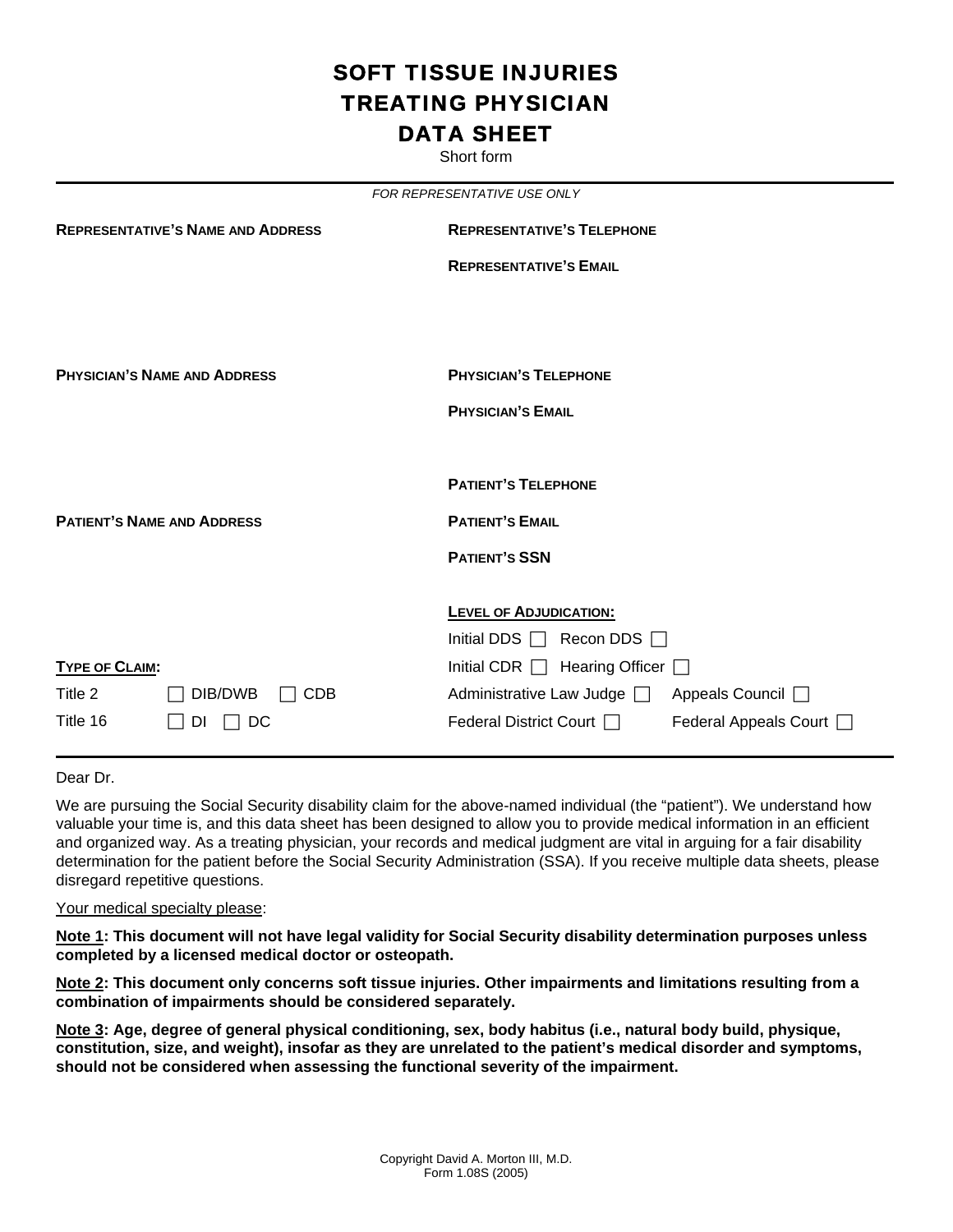**"Occasionally"** means very little up to 1/3 of an 8 hour workday.

**"Frequently"** means 1/3 to 2/3 of an 8 hour workday.

# **I. What is the date of the soft tissue injury?**

Date:

### **II. Are there associated fractures?**

If **Yes**, please complete Forms 1.06 or 1.07 for lower or upper extremity fractures, respectively, disregarding any duplicative questions with this Form 1.08.

F **Yes** F **No** F **Unknown** 

# **III. What is the cause of the soft tissue injury?**

| ∏rauma    |
|-----------|
| Burn      |
| Radiation |
| Infection |
| Other     |

# **IV. Describe the location of the soft tissue injury.**

| г |  | Head |  |
|---|--|------|--|
|---|--|------|--|

|                                                         | Yes        | No |
|---------------------------------------------------------|------------|----|
| If Yes, what structures were damaged?                   |            |    |
| <b>B.</b> Trunk                                         |            |    |
|                                                         | <b>Yes</b> | No |
| If Yes, what structures were damaged?                   |            |    |
| 1. $\Box$ Skin (please describe)                        |            |    |
| 2. Internal organs (please describe)                    |            |    |
| $3. \Box$ Muscle or connective tissue (please describe) |            |    |
| C. Extremities                                          |            |    |
| 1. Which extremity                                      |            |    |
| .                                                       |            |    |

| $\Box$ Right upper extremity |
|------------------------------|
| $\Box$ Left upper extremity  |
| $\Box$ Right lower extremity |
| $\Box$ Left lower extremity  |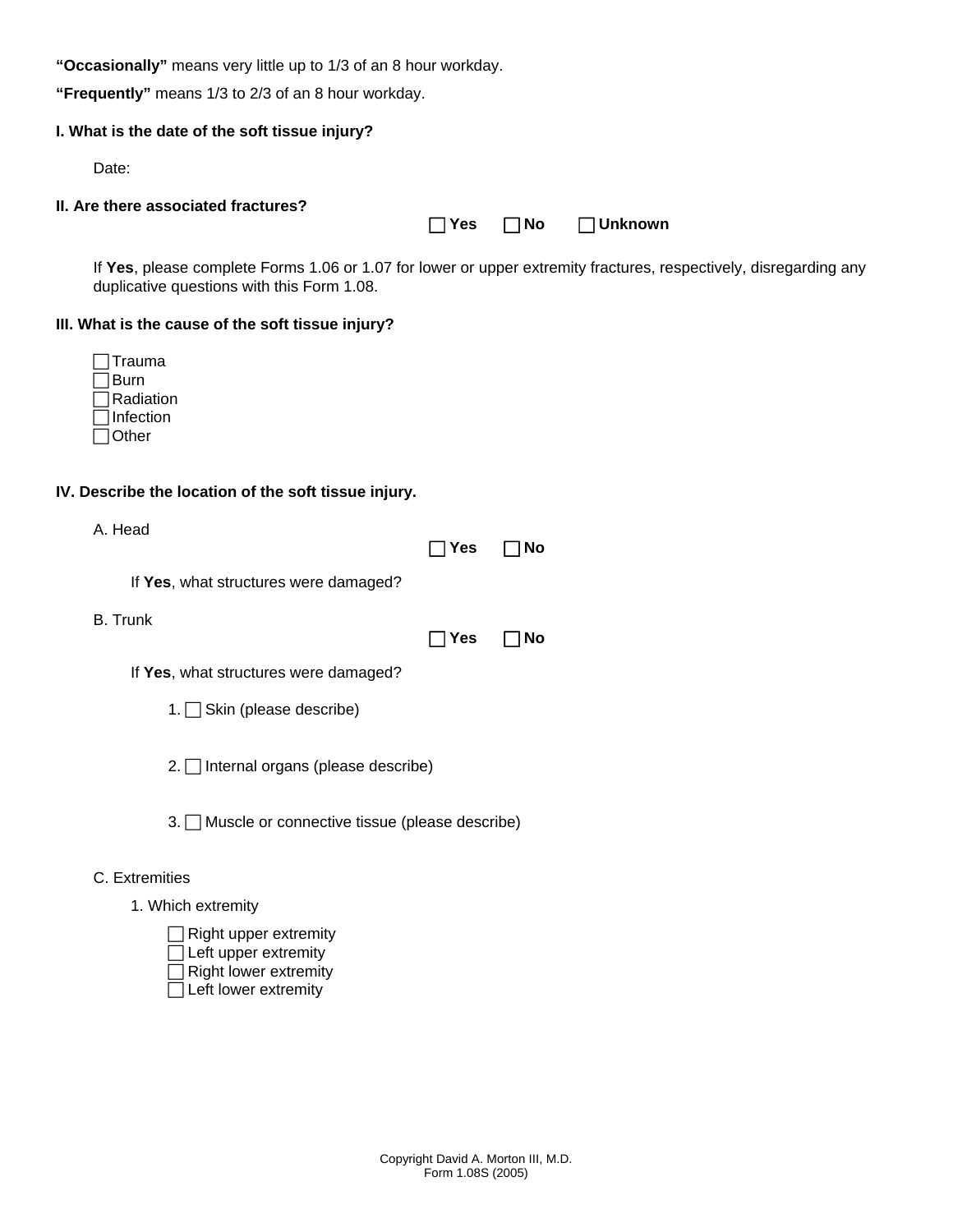2. Please specify the extremity, as well as the nature of any neurological, vascular, muscle, or other soft tissue injury (attach operative notes if available). In the case of burns, please note any contractures or scarring affecting joint mobility.

### **V. Treatment and recovery**

Note: The limiting effects of pain or other symptoms should be included in assessment of functional loss.

A. Head injuries

Is there functional loss in any of the following areas to the extent that the patient would be unable to carry out major activities of daily living, such as self-care and communication?

| $\Box$ Vision                |
|------------------------------|
| $\Box$ Hearing               |
| $\Box$ Speech                |
| $\Box$ Chewing or swallowing |
| $\Box$ Brain                 |

B. Is the patient under continuing surgical management directed toward salvage or restoration of functional use of the injured limb or other body part?

| l Yes | $\square$ No | $\Box$ Unknown |
|-------|--------------|----------------|
|-------|--------------|----------------|

If **Yes**, please describe the nature of such management (including any vascular or nerve grafts, treatment for burn scars and joint contractures, and post-surgical procedures).

Has major function been restored or expected to be restored within 12 months post-injury? F **Yes** F **No** F **Unknown** 

If **No**, please explain and list specific surgical management that is expected to require at least 12 months to restore **major function** in the affected soft tissues. (For example, inability to play a musical instrument is not loss of basic hand function, but severe impairment of the ability to grasp would be such a loss.)

**VI. The patient's limitations and capacities expected 12 months post-injury** 

Note 1: The limiting effects of pain or other symptoms should be included in assessment of functional loss.

Note 2: Even if the patient is not 12 months post-injury, please answer the following questions with your best estimate of the claimant's medical function at 12 months post-injury.

Note 3: If the patient uses any type of orthotic or prosthetic device, questions pertain to function while using such devices.

A. Lower extremity function (adults and children)

Can the patient ambulate without the use of a hand-held assistive device that limits the functioning of both upper extremities?

F **Yes** F **No** F **Unknown** 

Can the patient sustain a reasonable walking pace over a sufficient distance to be able to carry out activities of daily living?

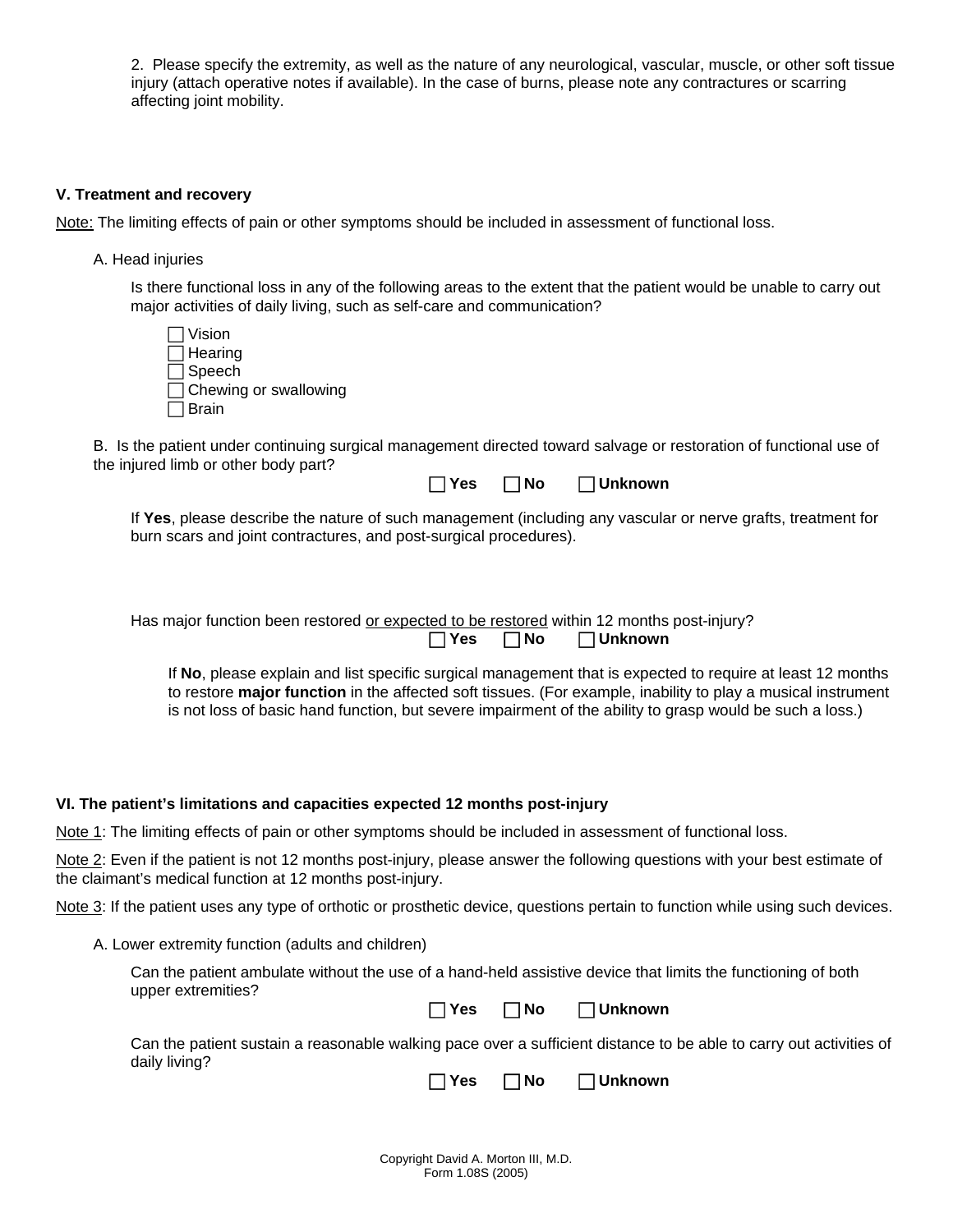| For example: |  |
|--------------|--|
|              |  |

| i vi viampio.                                                                           |              |           |                                                                                                                                                                                                                                 |
|-----------------------------------------------------------------------------------------|--------------|-----------|---------------------------------------------------------------------------------------------------------------------------------------------------------------------------------------------------------------------------------|
|                                                                                         | $\Box$ Yes   | $\Box$ No | Does the patient have the ability to travel without companion assistance to and from work or school?<br>$\Box$ Unknown                                                                                                          |
| walker?                                                                                 |              |           | Does the patient require bilateral upper limb assistive devices, such as two crutches, two canes, or a                                                                                                                          |
|                                                                                         | $\Box$ Yes   | <b>No</b> | $\Box$ Unknown                                                                                                                                                                                                                  |
| Is the patient able to walk one block at a reasonable pace on rough or uneven surfaces? | $\sqcap$ Yes | <b>No</b> | $\Box$ Unknown                                                                                                                                                                                                                  |
| Is the patient able to use standard public transportation?                              | $\Box$ Yes   | ∏ No      | $\Box$ Unknown                                                                                                                                                                                                                  |
|                                                                                         | $\Box$ Yes   | $\Box$ No | Is the patient able to carry out routine ambulatory activities, such as shopping and banking?<br>$\Box$ Unknown                                                                                                                 |
| Is the patient able to climb a few steps at a reasonable pace using a single handrail?  | ∃Yes         | $\Box$ No | $\Box$ Unknown                                                                                                                                                                                                                  |
| Other marked limitation (please specify)                                                |              |           |                                                                                                                                                                                                                                 |
| B. Upper extremity function (adults and children)                                       |              |           |                                                                                                                                                                                                                                 |
| complete activities?                                                                    |              |           | Does the patient have an extreme loss of function in both upper extremities, to the extent that the ability to<br>perform fine and gross movements seriously interferes with the ability to independently initiate, sustain, or |
|                                                                                         | $\sqcap$ Yes | <b>No</b> | $\Box$ Unknown                                                                                                                                                                                                                  |
| For example:                                                                            |              |           |                                                                                                                                                                                                                                 |
| Is the patient able to prepare a meal and feed himself or herself?                      | ∃Yes         | No        | <b>Unknown</b>                                                                                                                                                                                                                  |
| Is the patient able to take care of personal hygiene?                                   | ヿYes         | No        | <b>Unknown</b>                                                                                                                                                                                                                  |
| Is the patient able to sort and handle papers or files?                                 | Yes          | <b>No</b> | <b>Unknown</b>                                                                                                                                                                                                                  |
| Is the patient able to place files in a file cabinet at or above waist level?           | ∃Yes         | $\Box$ No | ∣Unknown                                                                                                                                                                                                                        |
| Other marked limitation (please specify)                                                |              |           |                                                                                                                                                                                                                                 |
|                                                                                         |              |           |                                                                                                                                                                                                                                 |
|                                                                                         |              |           |                                                                                                                                                                                                                                 |

C. Specific residual functional capacities and limitations (work-related functions for adults only)

Note: The following questions apply only to patients at least 18 years of age. For children, please see **Section VII**.

1. Does the patient have the ability to stand and/or walk 6 – 8 hours daily on a long term basis?

F **Yes** F **No** F **Unknown** 

If **No**, how long can the patient stand and/or walk (with normal breaks) in a 6 – 8 hour work day?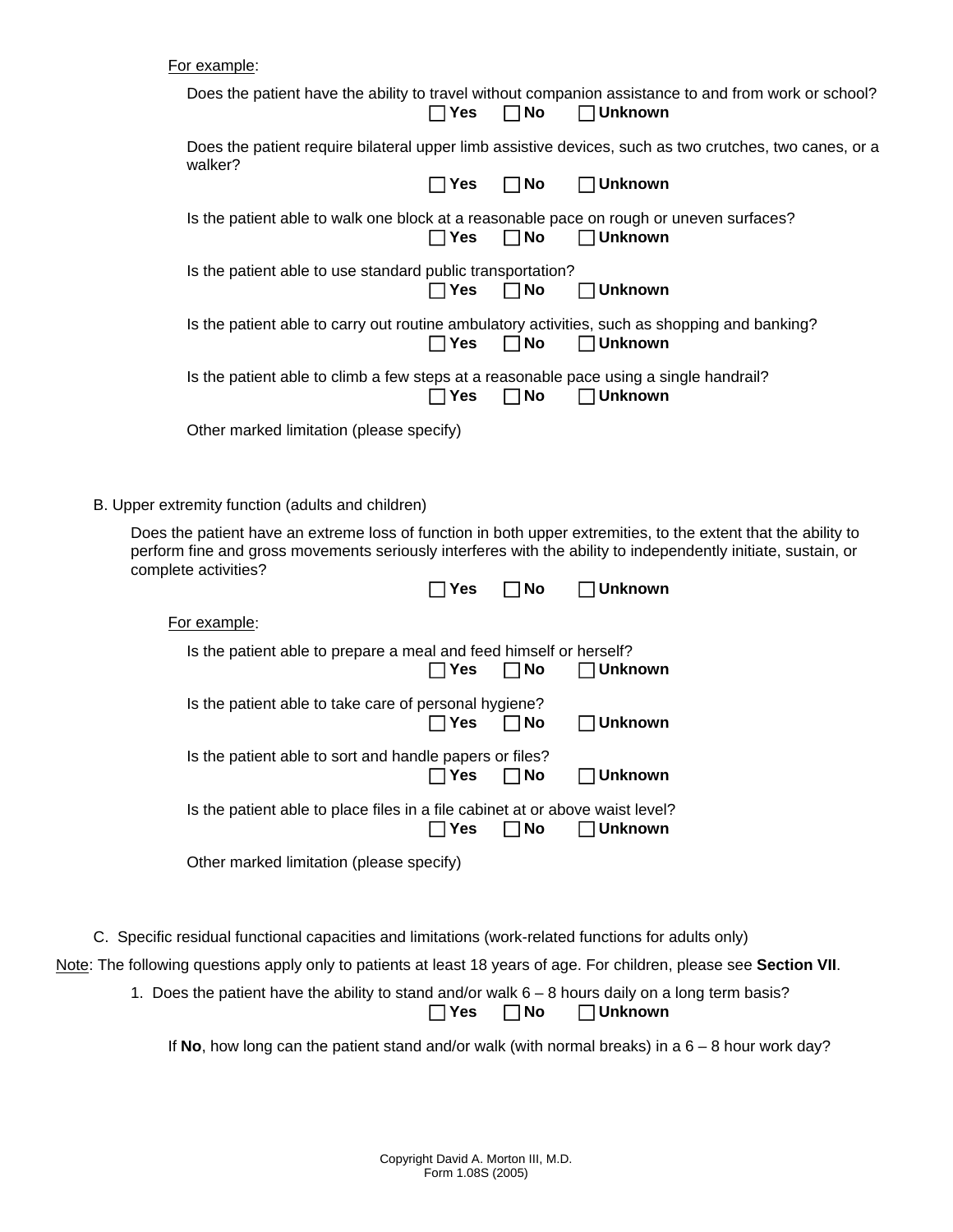2. What maximum weight can the patient lift and/or carry occasionally (cumulatively not continuously)? F **Unknown** 



3. What weight can the patient lift and/or carry frequently (cumulatively not continuously)?

F **Unknown** 

| $\Box$ Less than 10 lbs. |
|--------------------------|
| $\Box$ 10 lbs.           |
| $\Box$ 20 lbs.           |
| $\Box$ 50 lbs. or more   |
| $\Box$ Other (lbs.)      |

4. Work environment temperature restrictions

Would the patient's exertional capacities for lifting and carrying (as described in 2 and 3 above) be further reduced by work in extremely hot or cold environments?

| $\Box$ Yes | $\Box$ No | $\Box$ Unknown |
|------------|-----------|----------------|
|------------|-----------|----------------|

5. Specific types of function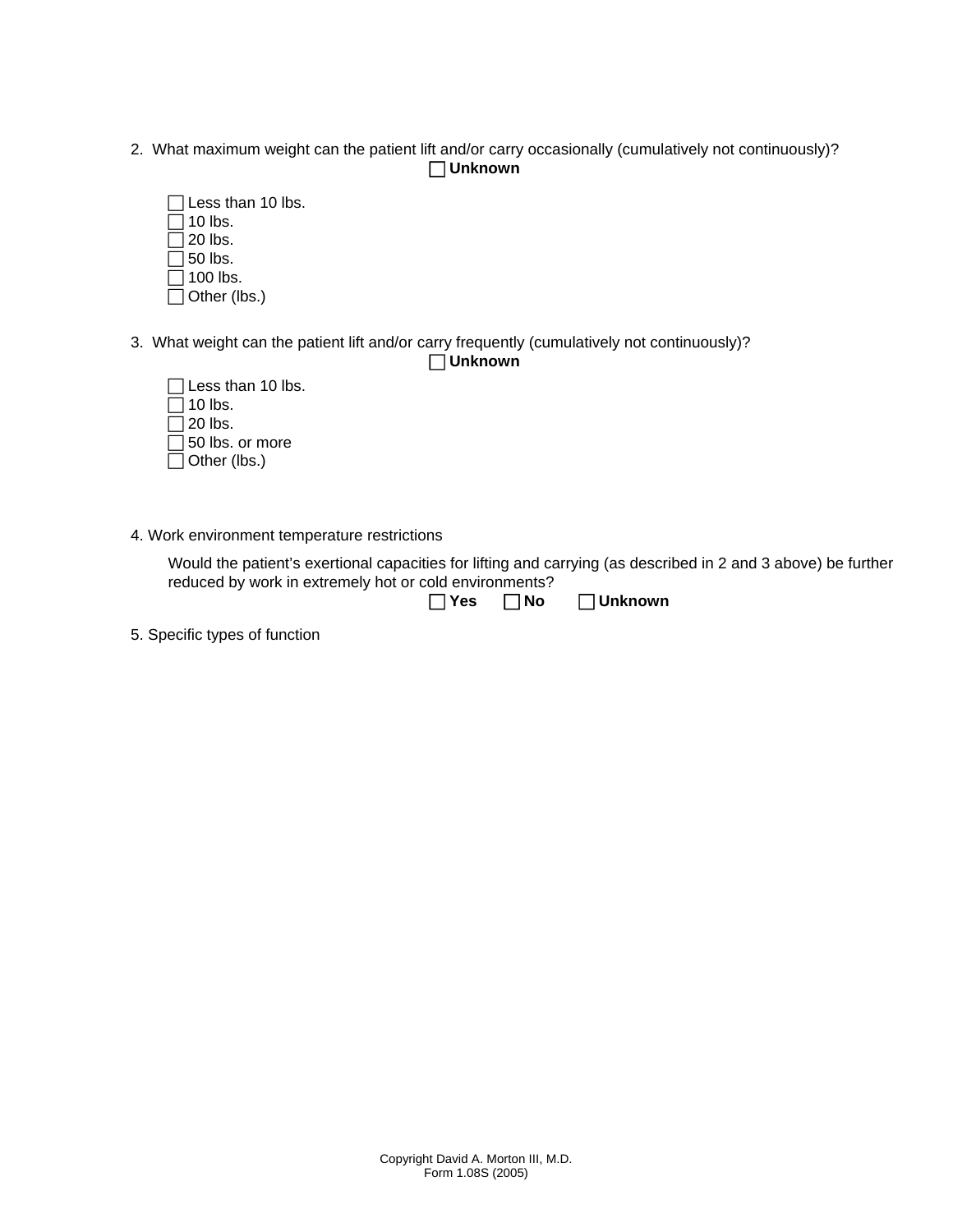a. Can the following activities be performed?

| Pushing or pulling:<br>Right arm:<br>occasionally<br>frequently<br>unknown<br>never<br>Left arm:<br>occasionally<br>frequently<br>unknown<br>never                                           |
|----------------------------------------------------------------------------------------------------------------------------------------------------------------------------------------------|
| Climbing:<br>Ladders:<br>$occasionally \Box$<br>frequently<br>unknown<br>never<br>Stairs:<br>occasionally [<br>unknown<br>frequently<br>never                                                |
| Overhead work:<br>Right arm:<br>occasionally [<br>frequently<br>unknown<br>never<br>Left arm:<br>$occasionally$ $\Box$<br>frequently<br>unknown<br>never                                     |
| Hand controls:<br>Right hand:<br>$occasionally \Box$<br>frequently<br>unknown<br>never<br>Left hand:<br>$occasionally$ $\Box$<br>unknown<br>frequently<br>never                              |
| Leg controls: (repetitive force must be applied with leg)<br>Right leg:<br>$occasionally \Box$ frequently<br>never<br>unknown<br>Left leg:<br>occasionally<br>frequently<br>unknown<br>never |
| Squatting:<br>$occasionally \Box$ frequently<br>never<br>unknown                                                                                                                             |
| Kneeling:<br>occasionally $\Box$ frequently $\Box$<br>unknown<br>never                                                                                                                       |
| Crawling:<br>occasionally $\Box$ frequently $\Box$<br>unknown<br>never                                                                                                                       |
| Crouching:<br>never ? occasionally<br>$\Box$ frequently $\Box$<br>unknown                                                                                                                    |
| b. Does the claimant have impairment in balance as a result of lower extremity disease, injury, or<br>reconstructive surgery?<br>مN ٦<br><b>Unknown</b><br>Yes                               |
|                                                                                                                                                                                              |
| c. Fine manipulatory ability                                                                                                                                                                 |
| Does the patient have limitations in the ability to perform fine manipulations (precise,<br>(a)<br>coordinated, reasonably rapid use of the fingers)?<br><b>Unknown</b><br>∣No<br>Yes        |
| VII. For children under age 18 only.                                                                                                                                                         |
| Note: The limiting effects of pain or other symptoms should be included in assessment of functional loss.                                                                                    |

| Are the child's limitations described in <b>Section V, A</b> and <b>B</b> above abnormal for the child's age? |  |                                     |
|---------------------------------------------------------------------------------------------------------------|--|-------------------------------------|
|                                                                                                               |  | $\Box$ Yes $\Box$ No $\Box$ Unknown |

If you have other information regarding limitations in age-appropriate abilities, including developmental or other types of testing, please attach copies or discuss the results here.